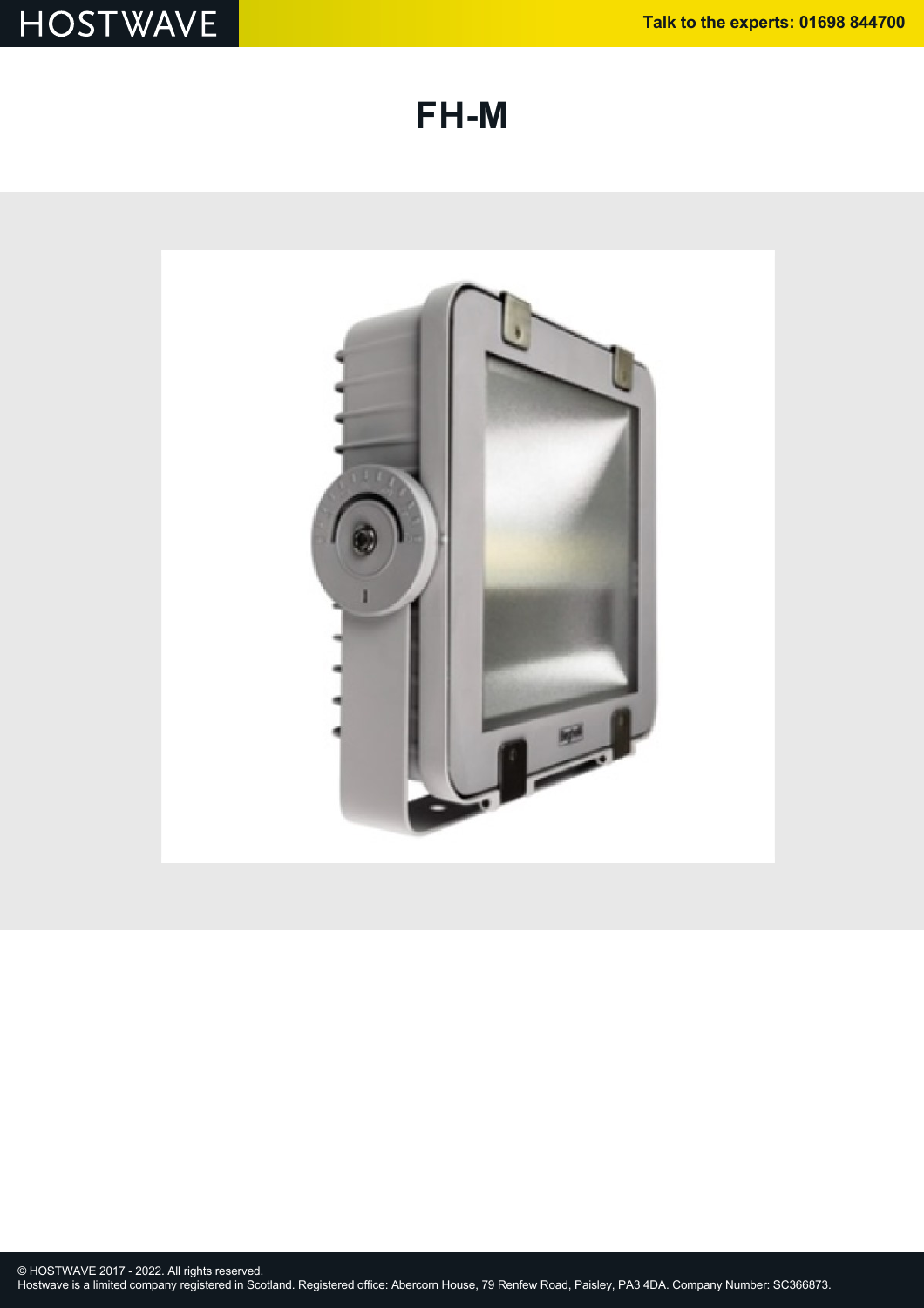# **HOSTWAVE**

Available in Smart Driver Auto-dimmable version, controllable from the Central Unit, or with an RD system that has a selector to set 4 steps of luminous flux.

Product category: Surface, Suspended, Floodlights, Ceiling Mounted, Indoor, Outdoor, Industrial

### **FEATURES**

| Application             | Industrial                                                                                             |
|-------------------------|--------------------------------------------------------------------------------------------------------|
| <b>Colour Rendering</b> | >80                                                                                                    |
| <b>Colour Rendering</b> | <b>RAL 7040</b>                                                                                        |
| Colour Temp. (K)        | 4000K                                                                                                  |
| <b>IK Rating</b>        | IK09                                                                                                   |
| <b>IP Rating</b>        | IP66                                                                                                   |
| <b>Material</b>         | Polyester powder-coated diecast aluminium                                                              |
| <b>Norms</b>            | EN 60598-1, EN 60598-2-1, EN 60598-2-22, DIN 18031-3, EN 62471 (photobiological risk-free), 2014/53/EU |
| Voltage (v)             | 230 <sub>v</sub>                                                                                       |

Hostwave is a limited company registered in Scotland. Registered office: Abercorn House, 79 Renfew Road, Paisley, PA3 4DA. Company Number: SC366873.